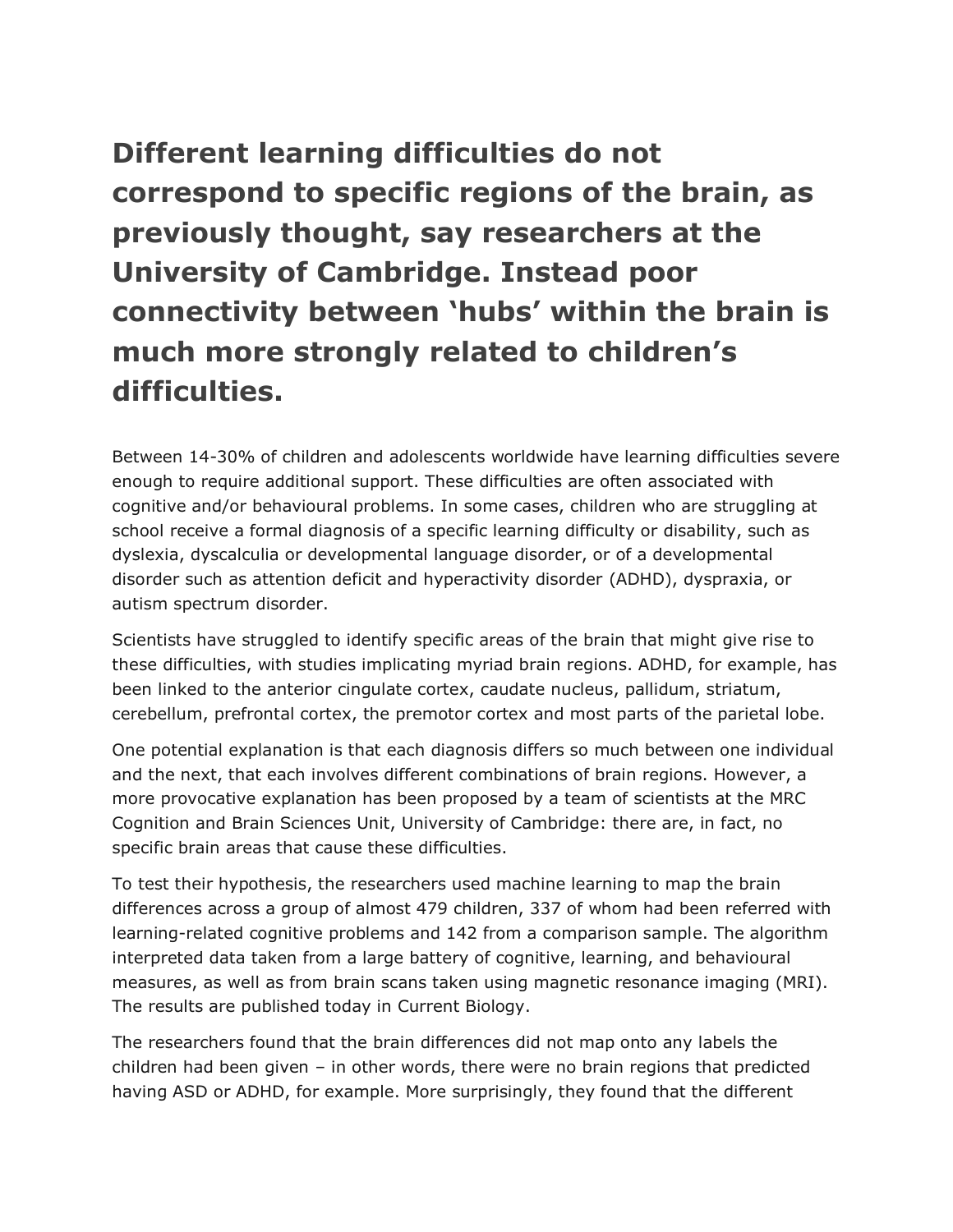brain regions did not even predict specific cognitive difficulties – there was no specific brain deficit for language problems or memory difficulties, for example.

Instead, the team found that the children's brains were organised around hubs, like an efficient traffic system or social network. Children who had well-connected brain hubs had either very specific cognitive difficulties, such as poor listening skills, or had no cognitive difficulties at all. By contrast, children with poorly connected hubs – like a train station with few or poor connections – had widespread and severe cognitive problems.

"Scientists have argued for decades that there are specific brain regions that predict having a particular learning disorder or difficulty, but we've shown that this isn't the case," said Dr Duncan Astle, senior author on the study. "In fact, it's much more important to consider how these brain areas are connected – specifically, whether they are connected via hubs. The severity of learning difficulties was strongly associated with the connectedness of these hubs, we think because these hubs play a key role in sharing information between brain areas."

Dr Astle said that one implication of their work is that it suggests that interventions should be less reliant on diagnostic labels.

"Receiving a diagnosis is important for families. It can give professional recognition for a child's difficulties and open the door to specialist support. But in terms of specific interventions, for example from the child's teachers, they can be a distraction.

"It's better to look at their areas of cognitive difficulties and how these can be supported, for example using specific interventions to improve listening skills or language competencies, or at interventions that would be good for the whole class, like how to how to reduce working memory demands during learning."

The findings may explain why drugs treatments have not proven effective for developmental disorders. Methylphenidate (Ritalin), for example, which is used to treat ADHD, appears to reduce hyperactivity, but does not remediate cognitive difficulties or improve educational progress. Drugs tend to target specific types of nerve cells, but would have little impact on a 'hub-based' organisation that has emerged over many years.

While this is the first time that hubs and their connections have been shown to play a key role in learning difficulties and developmental disorders, their importance in brain disorders is becoming increasingly clear in recent years. Cambridge researchers have previously shown that they also [play an important role in mental health disorders that](https://www.cam.ac.uk/research/news/changes-in-brain-structure-during-teenage-years-provide-clues-to-onset-of-mental-health-problems)  [begin to emerge during adolescence,](https://www.cam.ac.uk/research/news/changes-in-brain-structure-during-teenage-years-provide-clues-to-onset-of-mental-health-problems) such as schizophrenia.